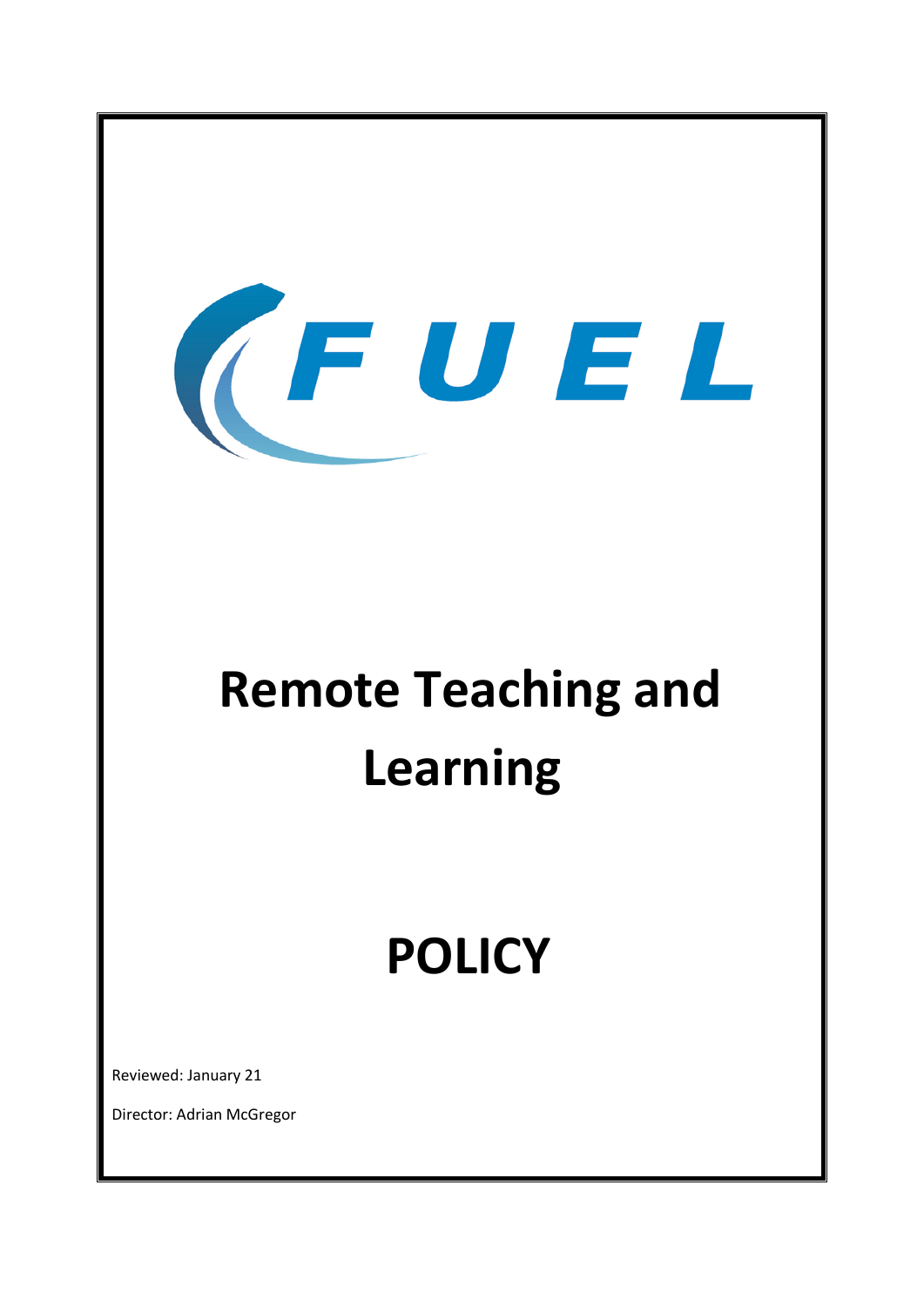**This remote teaching and learning policy is to be used in the event of selfisolation and/or temporary school closure and/or pupils staying at home to protect themselves and their families during the Coronavirus Pandemic.**

## **Policy Purpose:**

- To outline procedures and practice for pupils in self isolation, and are otherwise fit and healthy, to continue with their academic program
- To outline procedures and practice for staff in self isolation, and are otherwise fit and healthy, to continue with teaching, and setting, marking and feeding back on pupil work as part of a normal academic program
- To outline procedures and practice for staff, pupils and their parents to continue with the academic program if the School has to close due to advice from the Government and/or Public Health England or similar body.

#### **Principles of Remote Teaching and Learning at FUEL.**

Learning online should be just as personal, engaging and socially connected as learning in a classroom. Pupils and teachers can stay in touch and help each other using conversations; and can feel like they are meeting in person using live meetings. Teachers can track pupil progress in their daily work using Assignments, GCSE Pod and SAM Learning Tasks. No one needs to feel out of touch. Many pupils who learn online say they feel they have more of a voice, and they feel more connected to their teachers and peers than they did in the classroom. And, just like in a classroom, teachers can use the apps and functions of Teams to support how they work best.

#### **Remote Learning System Managed by FUEL**

As a school FUEL uses the Microsoft Office 365 Schools platform. We are currently increasing the number of functions that staff use to enable FUEL to run all remote learning and lessons through this platform.

For the academic year 2020-21 all lesson resources and pupil work tasks will be saved onto the class team so all pupils are able to access the work remotely during the year.

All pupils have their own individual log-in to Office 365, from this they can access their email (Outlook) and Online Office Documents (Word, PowerPoint), pupils have used these functions previously and routinely within school. Pupils will now be able to access the new Student Zone on SharePoint, specific subject Team's and Class Notebooks. They will be able to use these apps within Office 365 to look at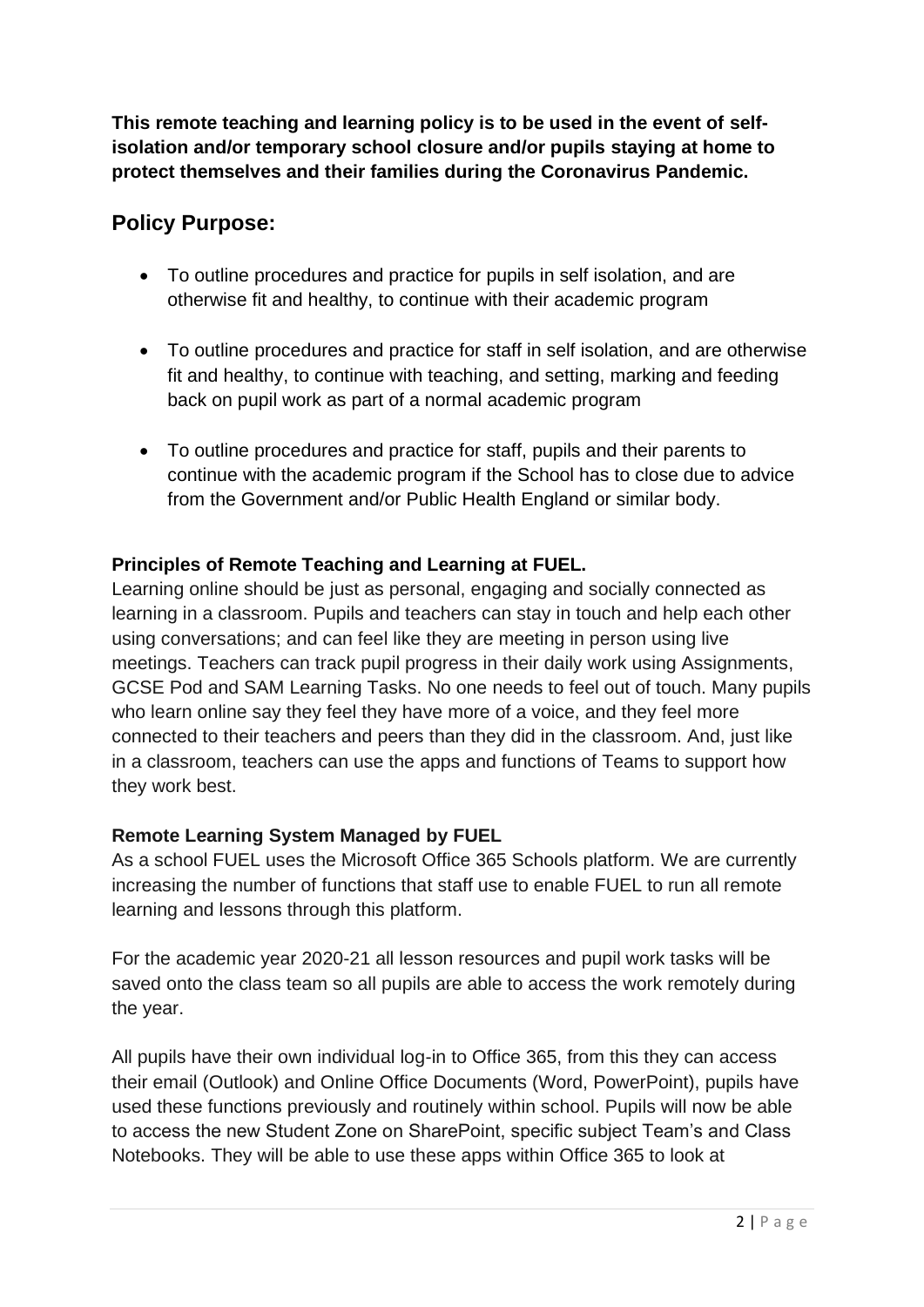resources, chat to teachers, complete learning activities, complete assessments and take part in live lessons.

FUEL is going to run the majority of their online teaching and learning through Office 365 and Teams because it allows the school to control the options available for specific users or groups of users. FUEL are able to set who should be allowed to use private chat, private calling, meeting scheduling, content types that can be shared, and more to ensure pupils' safety during participation within our online learning. The FUEL Office 365 system is GDPR compliant and enables FUEL to safeguard all pupils. All data shared within the Office 365 system is protected and when live classrooms are used within Teams the data is encrypted and only invited guests, pupils and teachers can access the meeting or live lesson.

All pupils can access Student Zone through the Office 365 home page by clicking on the SharePoint App and then selecting Student Zone. Alternatively they can use the following link: <https://fuelschool.sharepoint.com/sites/StudentZone>

System settings for pupils using Team for live lessons include:

*Messaging policy*

- Delete sent messages set to 'off'
- Edit sent messages set to 'off'
- Giphy content rating set to 'strict'
- Translate messages set to 'on'
- Send urgent messages using priority notifications set to 'off'
- Remove users from group chats set to 'off'

#### *Meeting policy*

- Allow Meet now in channels set to 'off'
- Allow the Outlook add-in set to 'off'
- Allow channel meeting scheduling set to 'off'
- Allow scheduling of private meetings set to 'off'
- Allow Meet now in private meetings set to 'off'
- Allow screen changes set to 'off'
- Allow camera and microphone changes of other users set to 'off'

*Live events policy*

• Allow scheduling set to 'off'

*Calling policy*

• Make private calls set to 'off'

*Teams policy*

• Create private channels set to 'off'

FUEL also use SAM Learning; this is an online programme FUEL have used for a couple of years for GCSE and Functional Skills pupils to support them with targeted interventions. We have expanded the use of SAM Learning to all pupils at FUEL. Teachers set tasks which include learning videos, revision activities and mini quizzes to test knowledge. We have set SAM learning activities for a variety of subjects including English, Maths, Science,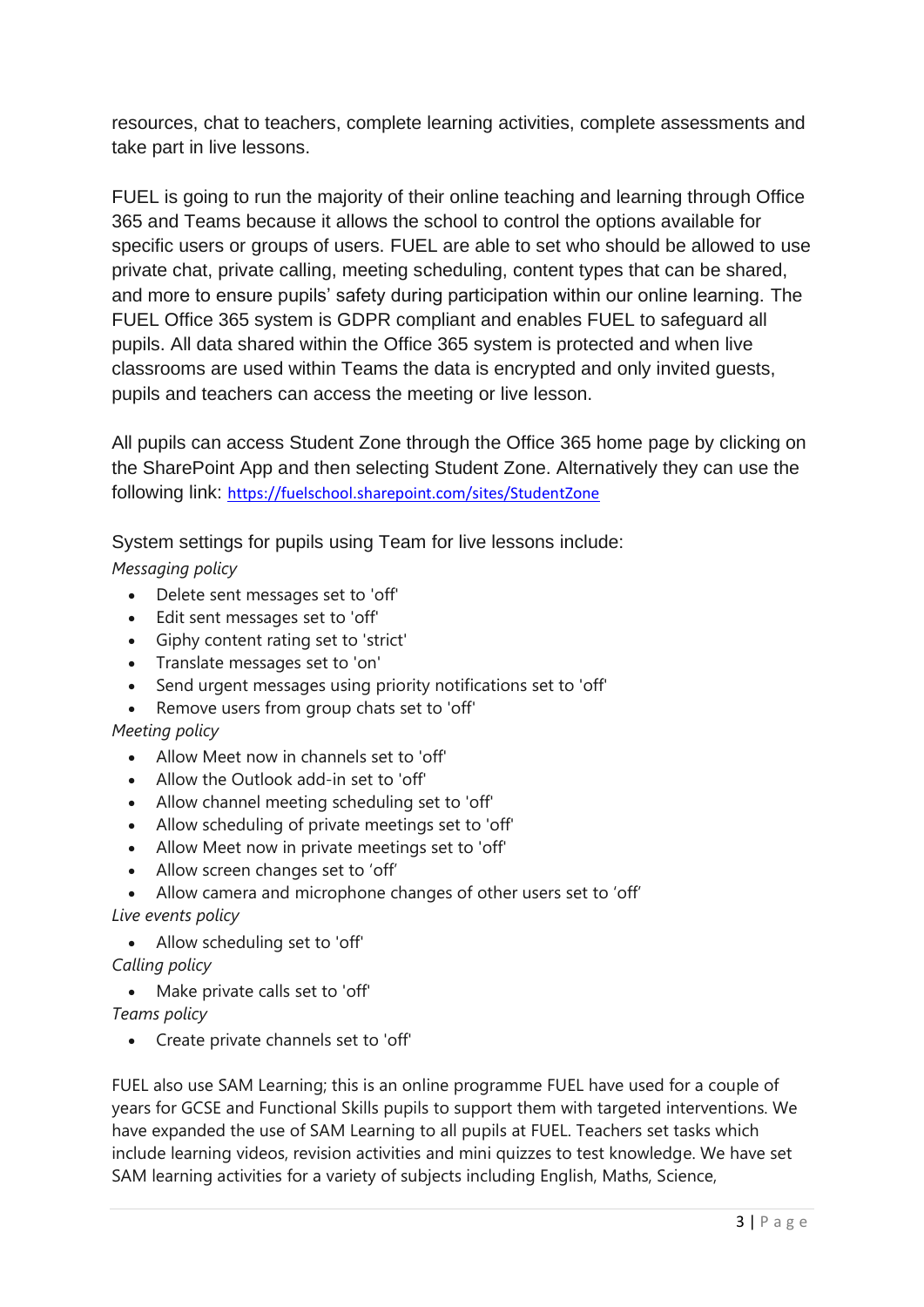Construction, Sport and Health and Social Care. Pupils all have their own individual log in, and teacher can track their progress and when learning activities are complete can set more tasks for pupils.

FUEL have also begun to use GCSE Pod as an online learning resource for 2020-21, all pupils studying GCSE's at FUEL will have a user log in assigned to them and staff will set both learning videos to introduce new topics, reinforce learning and quizzes to confirm knowledge. Pupils will all have their own individual log in and teachers can track their progress when learning activities and quizzes are complete, regularly setting tasks for all pupils.

# **1. Remote learning for pupils who are in self isolation whilst the school is still open**

Pupils are required to self-isolate if they (or a member of their household) have been in an affected area and are displaying flu like symptoms (High Temperature and a New Persistent Cough), or if they have been to one of the designated affected areas according to Public Health England or if they have not been following the stay at home instructions and been meeting multiple people, even if they are not displaying symptoms. Pupils will be encouraged to book a Covid-19 test, a positive test result will result in a 10-day isolation period and a negative result will enable the pupil to return to school. Any pupil who does not receive a test will be required to isolate for 10 days.

In the event of full lockdown or local lock down pupils will also be required to stay at home if their parents are not key workers or they are not considered vulnerable.

During any such period, FUEL will make sure that education is provided remotely (online) so no-one need fall too far behind. FUEL will continue to have 'paper based' work from home packs ready to be sent out to pupils and where pupils have difficulty accessing the online resources from home can request further paper based work from home packs from either [studenthelp@fueleducation.org.uk](mailto:studenthelp@fueleducation.org.uk) or [parenthelp@fueleducation.org.uk.](mailto:parenthelp@fueleducation.org.uk)

This policy summarises the provision of remote learning for pupils in this position, so that there are consistent and well understood expectations of the level of support that will be provided for all concerned.

#### **Pupil/Student expectations:**

- Pupils should retain structure to their working day starting with log-in to Office 365 at 9.30am (email/student zone/ team/class notebook) or long-in to Sam Learning.
- Check Email for new updates and General Posts in their class Team to see the posts/resources for each subject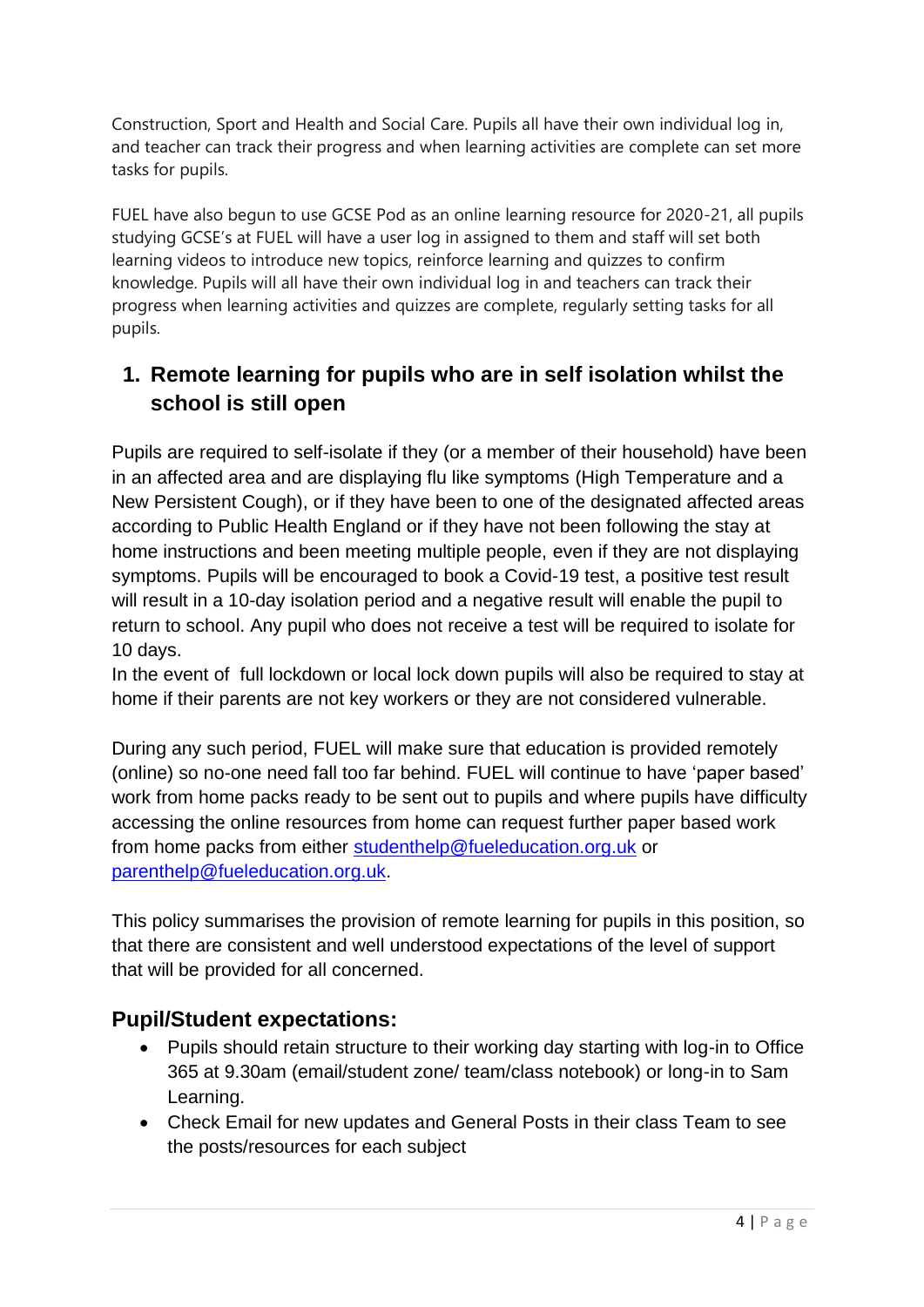- Complete all set work and, if requested, to hand in work on your class notebook or on Teams.
- Use designated 'Subject Team Chat' to communicate with their teachers and ask questions if they do not understand/require help.
- Log in to scheduled live lessons in their subjects through Teams invites.
- Be aware that all live lessons are being recorded for safeguarding purposes.
- Alternatively, they may need to email the teacher as appropriate/if they are having difficulties using the designated [studenthelp@fueleducation.org.uk](mailto:studenthelp@fueleducation.org.uk) email address.
- Pupils must sign off that they have completed set work as per teachers' instructions using the assignment 'submit' function.

# **Teacher expectations:**

- It is recognised that teachers will have to cover work for their normal timetabled lessons and may be teaching classes or supervising class notebooks or team pages for most of the day.
- Set lessons will be scheduled either using Teams, lessons will be a maximum of 60 minutes and teachers will be expected to host the meeting and invite pupils to join the meeting.
- Ensure live lessons are hosted from an appropriate room, with them and their pupils appropriately dressed, and that appropriate language is used during the lesson.
- Record lessons and save to their shared one drive file.
- They should endeavour to find time whenever possible during lesson days to set work that covers the important core content.
- Any electronic resources used in the lesson, including work sheets or PowerPoints used, should be shared with absent pupils. These can be shared with all pupils through Student Zone and also uploaded into individual class notebooks.
- It is recognised that some lessons are discussion based and it is more difficult for pupils at home to benefit from this kind of activity However, discussions can take place in the class Team page or chat page and also in the Collaborative workspace within the Class note-book.
- Teachers should set work on Sam Learning and GCSE Pod and check back in regularly to see who has completed which tasks, setting new learning tasks as required.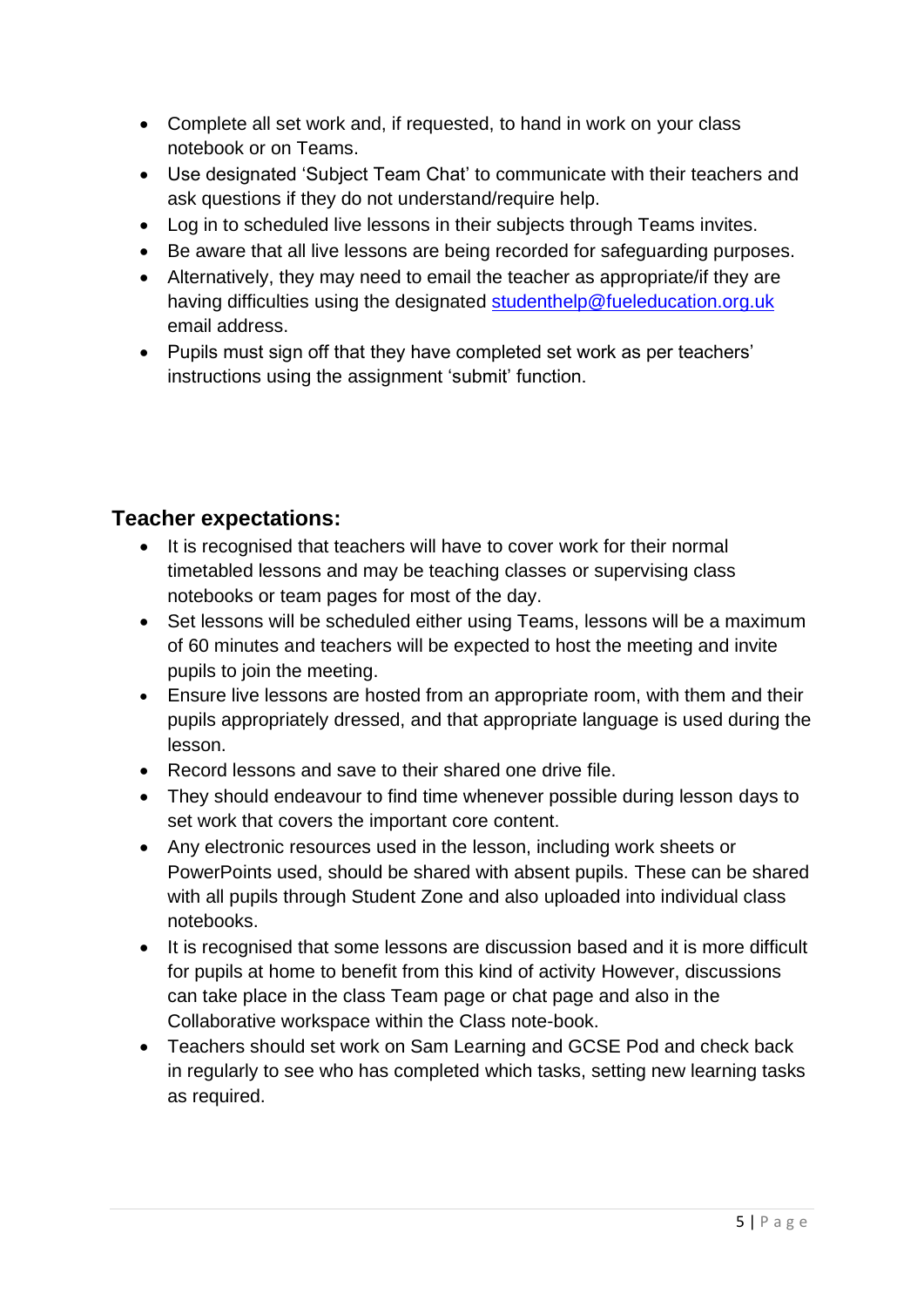#### **Parents expectations:**

- Encourage and support their children's work, including finding an appropriate place to work, checking that set work is completed and ensuring they have some structure to the working day: start and finish times and appropriate breaks.
- Contact the pupil's tutor if there are any concerns, this can be done using [parenthelp@fueleducation.org.uk.](mailto:parenthelp@fueleducation.org.uk)

# **2. Remote teaching for staff who are in self isolation**

Teaching staff are required to self-isolate if they have been in an affected area and are displaying flu like symptoms, or if they have been to one of the designated affected areas according to Public Health England even, if they are not displaying symptoms. Teaching staff who fall within the vulnerable persons category will also be required to self-isolate. During any such period, the School will ensure that the lessons are covered so no-one need fall behind. Teachers with symptoms will need to book a Covid-19 test to either confirm the infection resulting in at least 10 days of self-isolation or confirm no infection and return to work as soon as they are well.

This policy summarises the provision of remote teaching by teaching staff in this position, so that there are consistent and well understood expectations of the level of support that will be provided for all concerned.

If a member of staff is required to self-isolate, they are expected to:

- plan resources and set electronic work for pupils and for other teachers to follow.
- mark work and give feedback remotely as per point 3 below.
- ensure they upload work to one drive
- ensure they respond to pupil emails
- where allocated host live lessons using Teams at designated times for their subjects on a weekly basis.
- ensure live lessons are hosted from an appropriate room, with them and their pupils appropriately dressed, and that appropriate language is used during the lesson.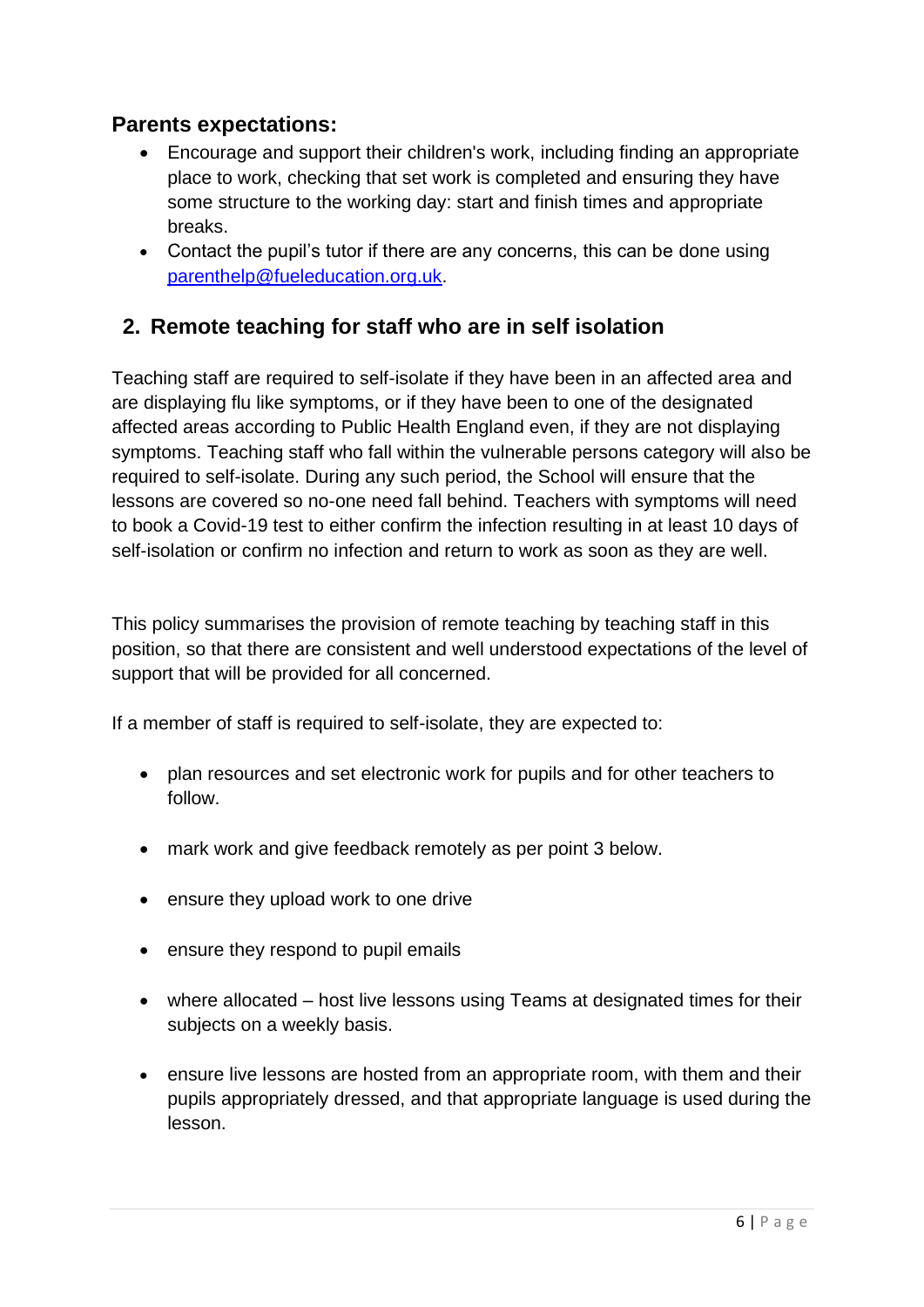• record all live lessons using the record function on Teams and save all recorded lessons to their allocated shared One Drive file.

Members of staff are expected to save all work and any pupil data within Office 365 or other designated school data management systems including CPOMS and RM Integris. Staff should not save data or work directly onto their own PC/Laptop to ensure compliance with Data Protection legislation including GDPR and to ensure all pupils are safeguarded during remote teaching and learning.

Members of staff are expected to ensure their PC/Laptop being used for remote teaching and learning has up to date Anti-Virus Software and Anti-Spyware Software installed.

Members of staff are expected to ensure their PC/Laptop being used to remote teaching and learning has all operating systems updates installed.

Members of staff are expected to ensure their PC/Laptop being used to remote teaching and learning is password protected. (Strong passwords are at least 8 characters, with a combination of upper and lower-case letters, numbers and special characters)

Members of staff are expected to ensure their PC/Laptop being used to remote teaching and learning will make sure the device locks if left inactive for a period of time.

Members of staff are expected to ensure their PC/Laptop being used to remote teaching and learning is either only used for this purpose or has a separate log in for the teacher and other users from their household.

# **3. Remote teaching and learning in case of enforced school closure.**

If the school has to undergo enforced temporary closure due to government and/or public health guidelines, the following will apply:

#### **Pupils/Student expectations**:

- Pupils should retain structure to their working day starting with log-in to Office 365 by 9.30am.
- Check Office 365 including Email, Teams and Student Zone to see the posts/resources for each lesson and work through tasks in a timely fashion.
- Complete all set work and hand in work through class notebook, teams, GCSE Pod and SAM Learning.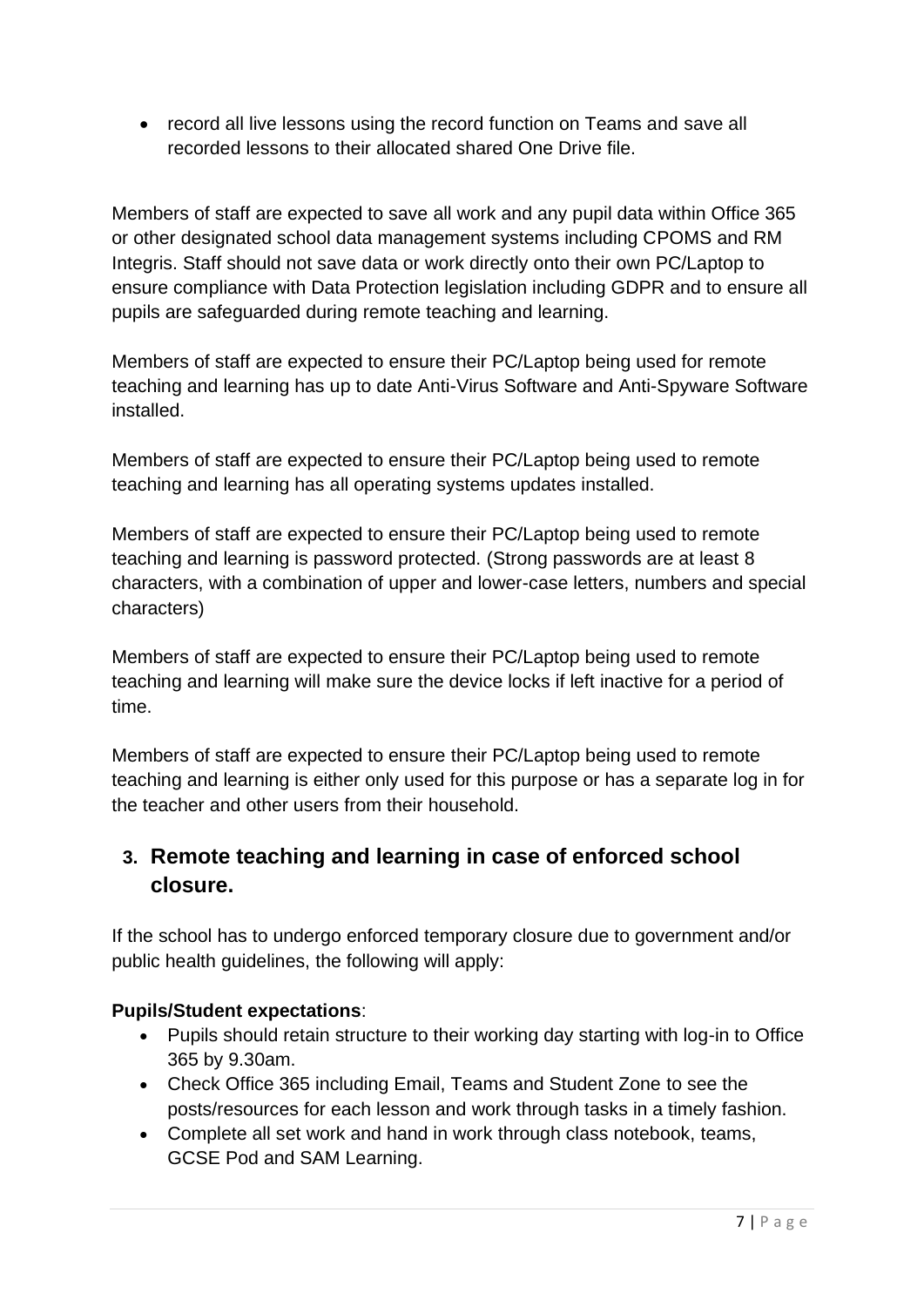- Use designated Team and Class notebook pages to communicate with their teachers and ask questions if they do not understand/require help within normal school time hours.
- They may need to email the teacher as appropriate/if they are having difficulties with the system, pupils should use [studenthelp@fueleducation.org.uk](mailto:studenthelp@fueleducation.org.uk) to contact teachers.
- Pupils must sign off that they have completed set work as per teachers' instructions using the 'submit' function in class notebook
- Pupils may need to photograph work of a visual nature and use the class notebook to submit this to teachers.
- Log in to scheduled live lessons for their subjects, using Microsoft Teams.
- Deadlines must be met; the Senior Leadership Team will be informed if they are not.

#### **Teachers and support teachers are expected to**:

- Upload teaching materials/lessons to their one drive folder and curriculum leaders will then upload them to Student Zone
- Save all in school lesson resources to the Team's class resources section to enable remote learning.
- Teachers will endeavour to set work equivalent in length to the lessons on their usual timetable and be available during set scheduled lessons to answer any questions pupils may have via Teams chat.
- It is recognised that it is not easy to estimate the time it takes for pupils to complete work and some pupils will work faster than others. An element of differentiation by outcome is to be expected. Extension tasks may be set if appropriate.
- It may be that it is more appropriate for the teacher to set one longer task that covers several shorter lessons (e.g. a task for the whole week). The total set work should reflect the total length of lesson time that is missed.
- Set tasks on Student Zone, Class notebook and teams that include lesson activities and resources, as well as any prep/homework that would normally be set.
- Mark and feedback using Teams and Class Notebook with the same regularity they would have done if in school.
- Host scheduled live lessons using Teams for their subjects each week at designated times.
- Ensure live lessons are hosted from an appropriate room, with them and their pupils appropriately dressed, and that appropriate language is used during the lesson.
- Record all live lessons on Teams using this record function, saving all lesson recordings in their allocated One Drive shared file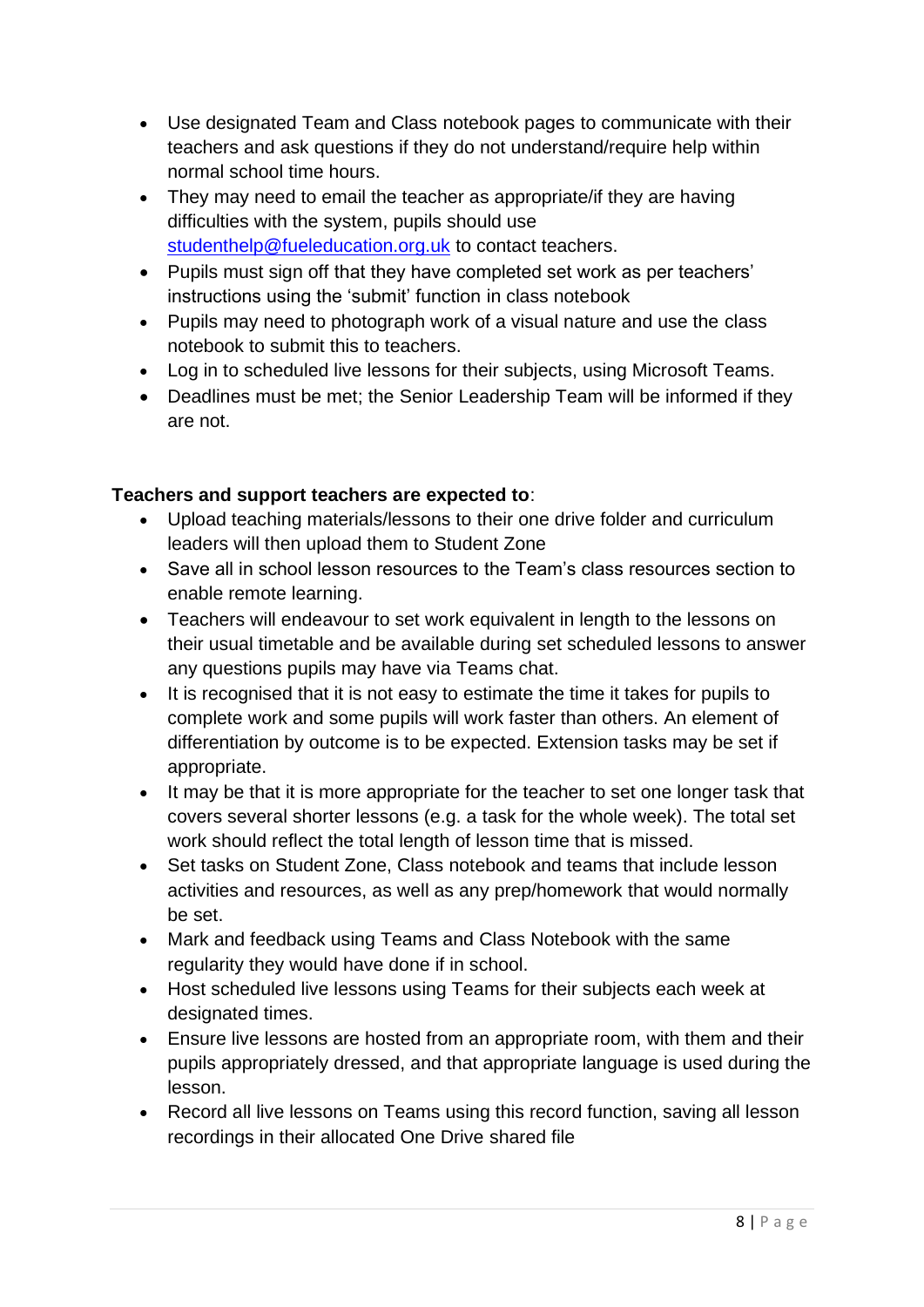- Make sure that all resources are available online including scanned pages of textbooks or arrange for teachers in school to scan in textbook pages as required.
- As much as possible, use the usual rewards and sanctions such as merits/demerits, and verbal praise/warnings.
- Report ongoing concerns to the SLT, to then be logged through CPOMS or shared with parents through parent hub and daily phone calls.

#### **Curriculum Leaders are expected to:**

- Fulfil expectations of a normal classroom teacher.
- Regularly check department pages and the work being set on One Drive, Teams and Class Notebook.
- Upload work to Student Zone.
- Regularly check in with their teachers and onto Team lessons to ensure that staff are consistent in their approaches and pick up on any potential concerns early on.
- Provide support to teachers to ensure that work is provided as required.
- Regularly check saved lesson recordings to check on consistency of lesson's delivered, identify potential concerns, ensure professional conduct is being maintained and to ensure Safeguarding principles are being met.

#### **Parents are expected to**:

- Encourage and support their children's work, including: finding an appropriate place to work, checking that set work is completed and submitted by the end of each day and ensuring that a timetable for the day is followed as much as possible with the aim to complete between 3 and 5 hours of learning each day.
- Encourage and support their children to access scheduled online lessons, from an appropriate room, with children dressed appropriately ensuring that appropriate language is being used by others in the household within the room during the lessons.
- Contact the tutor/school if there are any concerns using [parenthelp@fueleducation.org.uk](mailto:parenthelp@fueleducation.org.uk)

#### **Remote interactions**

Where staff are interacting with pupils online, they will continue to follow our existing FUEL staff behaviour policy, code of conduct, social media and IT acceptable use policy.

Staff will continue to be alert to signs that a child may be at risk of harm online, and act on any concerns immediately, following our reporting procedures as set out in FUEL's safeguarding Policy and Covid19 addendum.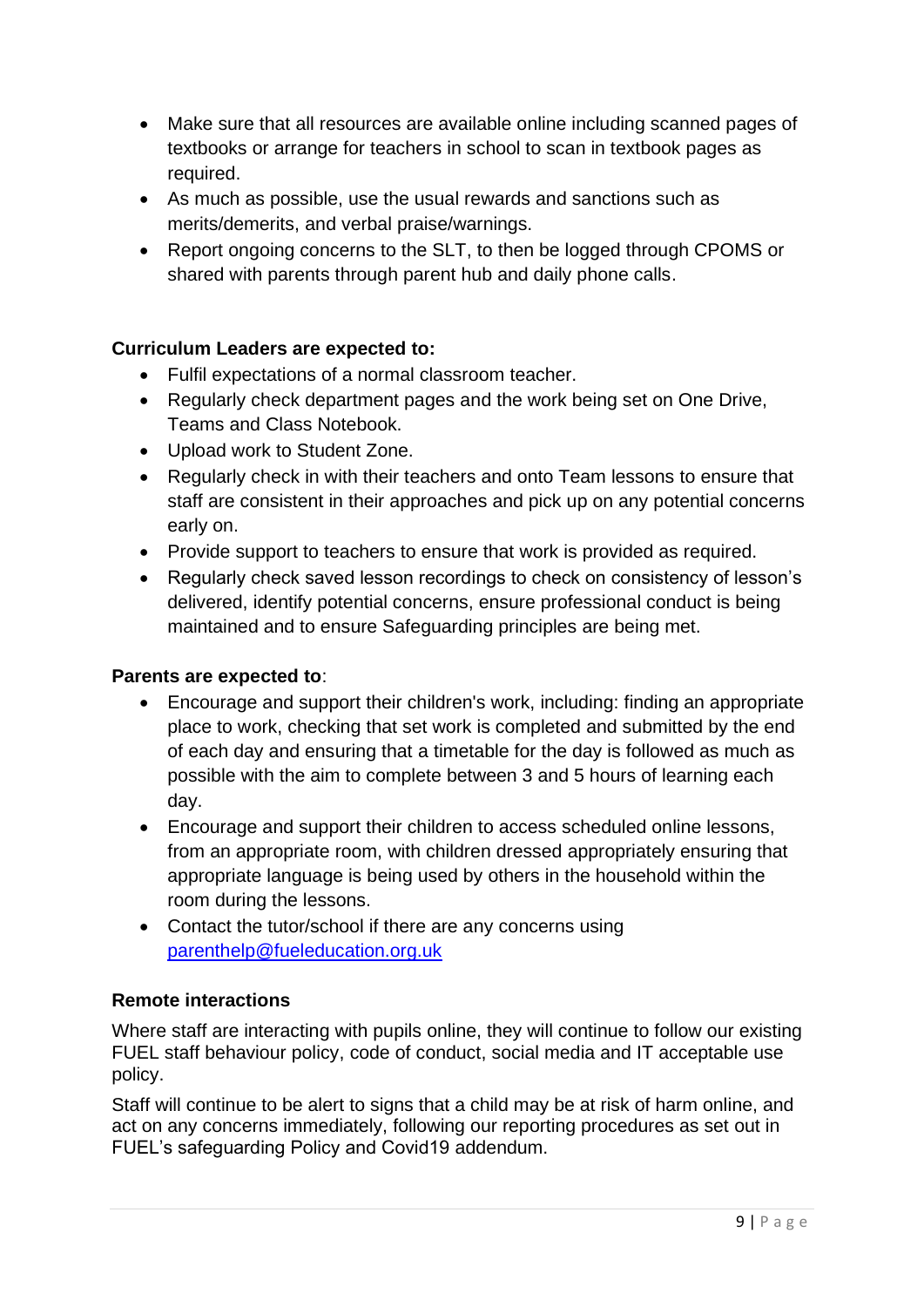We will make sure children know how to report any concerns they have back to our school, and signpost them to other sources of support too, we will also be sharing the CEOP link with all pupils via email and this is also posted on the FUEL website.

# **Further guidance on appropriate online tools**

Available tools to enrich home learning which are recommended or approved by FUEL are:

- Video lessons using Zoom. If FUEL choses to use ZOOM due to technical issues with Teams, pupils will be emailed log in details to a private lesson with teachers, which will be password protected and there will be a waiting room which teachers have to use to add pupils to the lesson.
- School subscribed software and platforms e.g. SAM Learning, GCSE Pod, Times Table Rockstar and Office 365
- BBC Bitesize: <https://www.bbc.co.uk/bitesize>
- Corbett Maths: <https://corbettmaths.com/>
- Quizlet and Kahoot <https://kahoot.com/>
- Gojimo Revision App: <http://www.gojimo.com/>
- Reading Books: <http://www.renlearn.co.uk/keep-reading>
- Weekly Challenges: <https://www.inspirationallearninggroup.co.uk/>

As we expand our use of other online tools, we will email links to pupils and send them to all parents to parent hub.

# **Safeguarding**

This guidance document is supported by the Safeguarding policy including the Safeguarding Addendum at FUEL.

Specific additions to note: Parental involvement during video sessions: by bringing staff instruction into the home, the lessons can feel different. The same rules of communication apply as if this were a regularly taught lesson, meaning that the interaction in these lessons are between the teacher and the pupils alone.

Size of groups for home learning. We are aware of the increased level of risk around one-to-one video meetings with pupils, however, there are many reasons why they would be helpful and appropriate. Where possible all online lessons will be a group setting, with two teachers logged in and all online lessons will be recorded. Where a